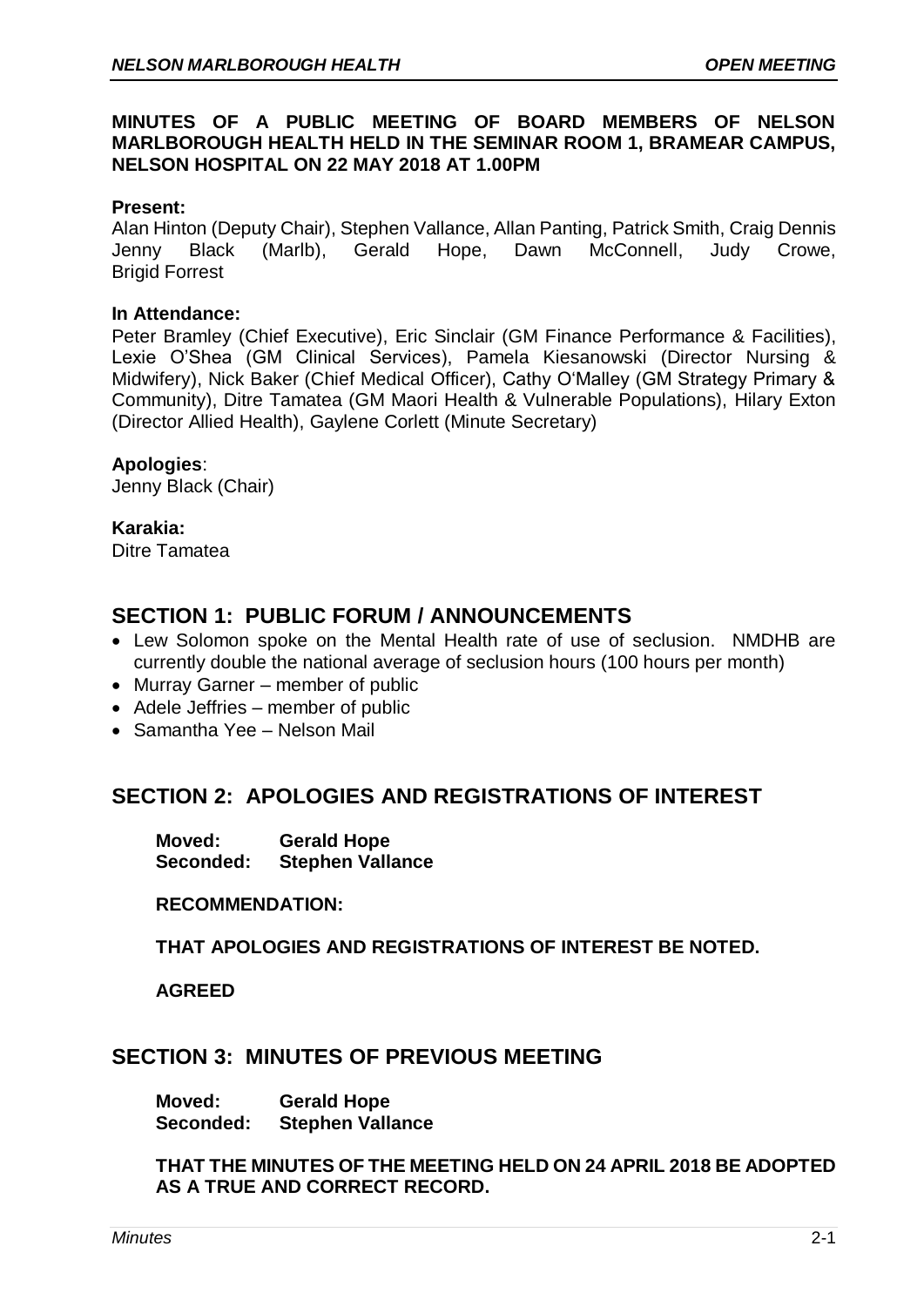# **AGREED**

## **3.2 Action Points**

Item 1 – Needle Stick Injuries: The CMO gave a verbal update on needle stick injuries noting in the last 12 months (to April 2018), eight injuries had occurred in theatres, five in ED, and four in oral health services. Noted needle stick injuries for this period also include being bitten by a patient.

Item 2 – Models of Care Update: An update will be provided each month. Action to be removed.

## **3.3 Correspondence**

Noted.

# **SECTION 4: DEPUTY CHAIR'S REPORT**

The CE and Deputy Chair joined other DHBs and met with the Minister regarding the upcoming Budget and received NMH's Letter of Expectations.

The Deputy Chair has met with CentralTAS who undertake our internal audit work. The first audit being completed is a review of NMH's Health & Safety practices. The Auditor commented that they were impressed with the enthusiasm around H&S our staff have. The report will be shared with the Board once completed.

The Deputy Chair met with the new H&S Manager, who will meet with the Board in due course to outline the future H&S workplan.

# **SECTION 5: CHIEF EXECUTIVE'S REPORT**

## Minister of Health

The CE gave an update on the recent meeting with the Minister of Health attended by himself and the Deputy Chair, noting the Minister of Health was complimentary of NMH in terms of delivery of healthcare for our community and that we have much to be proud of. The Indicative Business Case for the Nelson Hospital rebuild is to be submitted to the Ministry of Health by November for their consideration of capital. The CE and Board Chair have written to the Minister regarding who we might govern the eternal governance of Models of Care work and the oversight of the Nelson Hospital rebuild project.

## PICS

Noted the PICS project successfully went live on the weekend of 11-12 May. This is a huge achievement for the teams involved and will have a large impact on how our admin teams support our clinical delivery of care. This project is very significant for the South Island as it is a regional solution. The same version of the software is used in Burwood to manage their outpatients, however we are the first in the South Island to use the new system for managing all of our patients.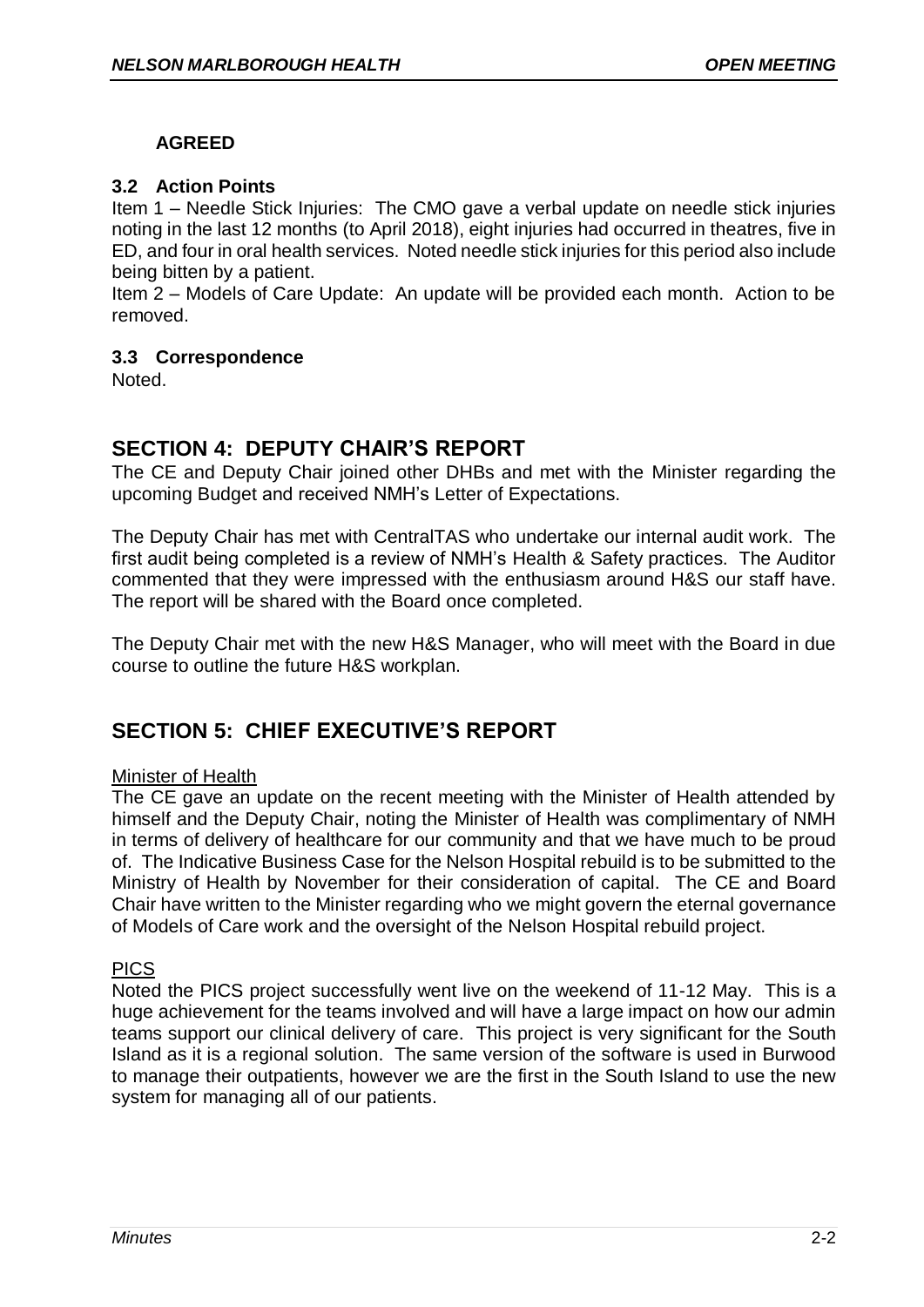#### Community Engagement Meetings

Meetings have been set up with community groups to update theme on DHB and MOC matters. Dedicated forums only held in rural areas, eg Murchison, Motueka and Golden Bay. Taking advantage of existing forums to get information to the public which is resulting in better attendance and better coverage.

### National Mental Health Inquiry

NMH was visited by the national Mental Health Inquiry panel on 3-43 May 2018. A wellattended public forum was held, and other meetings held with NGOs and staff. A Board member mentioned funding has been agreed for mental health assistance for those living north of the Clarence River/Hurunui. **It was requested that** this be confirmed.

#### Mental Health –Seclusion

We are concerned with the high levels of seclusion. The Mental health Team are committed to work with HQSC to focus on reducing seclusion.

#### Flu Vaccinations

Ahead of the winter season, we are encouraging the community to get vaccinated. Over 53% of staff have been vaccinated.

#### *Discussion:*

Care Foundation – concern raised regarding funds being provided for vaccinations when we should be educating people to keep healthy and have good immune systems. Noted the initiative is to focus on vulnerable people with a wrap around package including a flu vaccinaton, ensuring they are enrolled with a GP and other relevant tests/screenings are completed.

Performance appraisals were discussed noting managers need to focus on getting these completed as it is important for staff to have these one on one conversations.

Stop Smoking was discussed with the suggestion of engaging with people in their workplace by the CMO writing to employers about what support is available, and putting posters in workplace tearooms.

**Moved: Allan Panting Seconded: Craig Dennis**

#### **RECOMMENDATION:**

**THAT THE BOARD RECEIVES THE CHIEF EXECUTIVE'S REPORT.**

**AGREED**

# **SECTION 6: UPDATES:**

## **6.1 Models of Care Programme**

*Bridget Jolly attended for this item.* Update noted.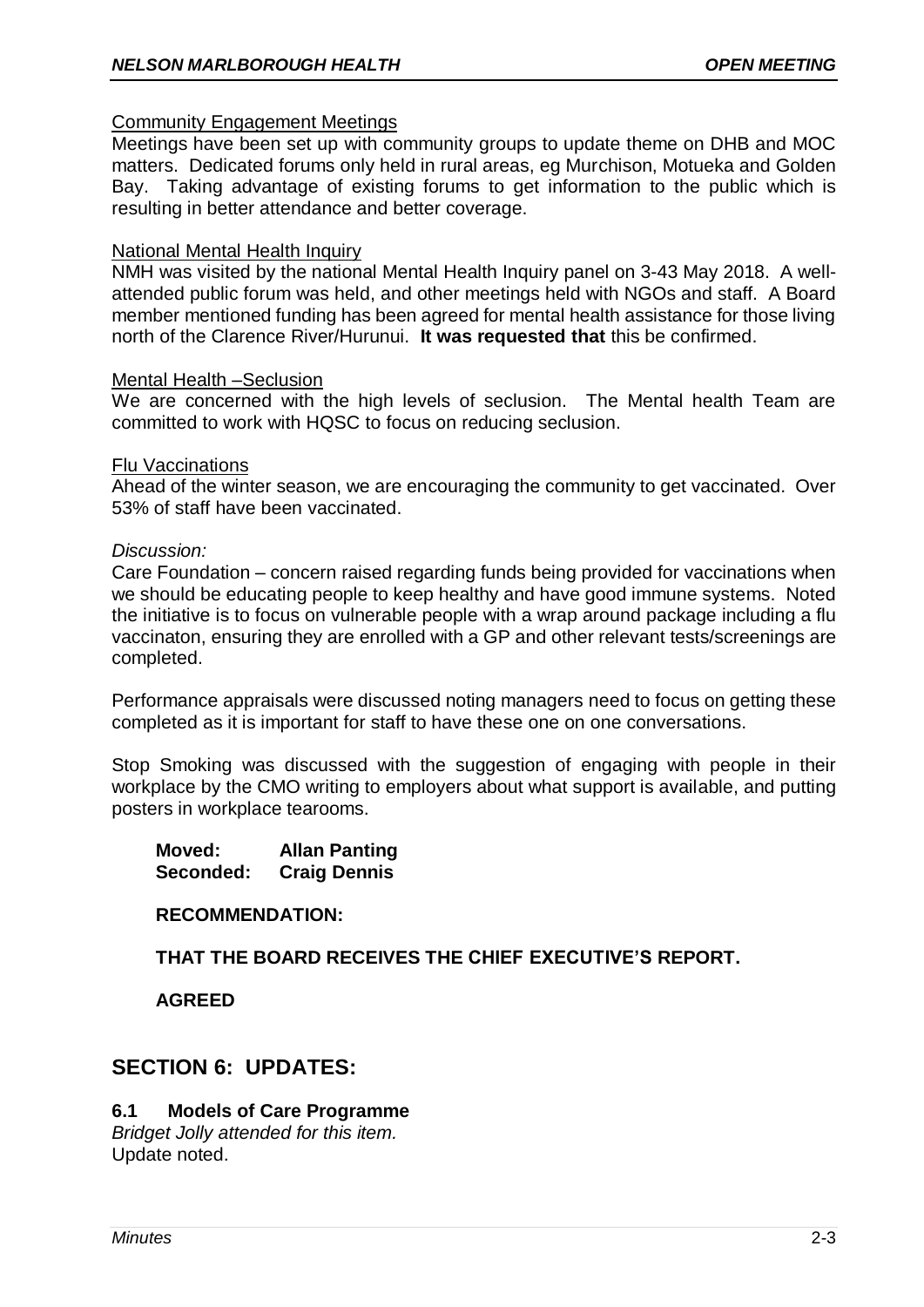### **6.2 Annual Plan 2018/19**

The draft Annual Plan will be presented to the Board at the next meeting (due with the Ministry by mid-July).

**Moved: Jenny Black (Marlb) Seconded: Brigid Forrest**

## **RECOMMENDATION:**

**THAT THE BOARD RECEIVES THE ANNUAL PLAN 2018-19 UPDATE.**

### **AGREED**

# **SECTION 7: FINANCIAL REPORT**

A \$0.03m surplus against planned \$0.22m deficit for the month has brought the 10 month result to a surplus of \$0.06m (against the planned surplus of \$2.42m). This gives a 10 month adverse variance to the plan of \$2.36m.

**Moved: Judy Crowe Seconded: Stephen Vallance**

**RECOMMENDATIONS:**

**THAT THE BOARD RECEIVES THE FINANCIAL REPORT.**

**AGREED**

# **SECTION 8: CLINICAL GOVERNANCE REPORT**

Report noted.

**Moved: Jenny Black (Marlb) Seconded: Brigid Forrest**

**RECOMMENDATIONS:**

**THAT THE BOARD RECEIVES THE CLINICAL GOVERNANCE REPORT.**

**AGREED**

**SECTION 9: GENERAL BUSINESS** Nil.

# *Public Excluded*

**Moved: Dawn McConnell Seconded Patrick Smith**